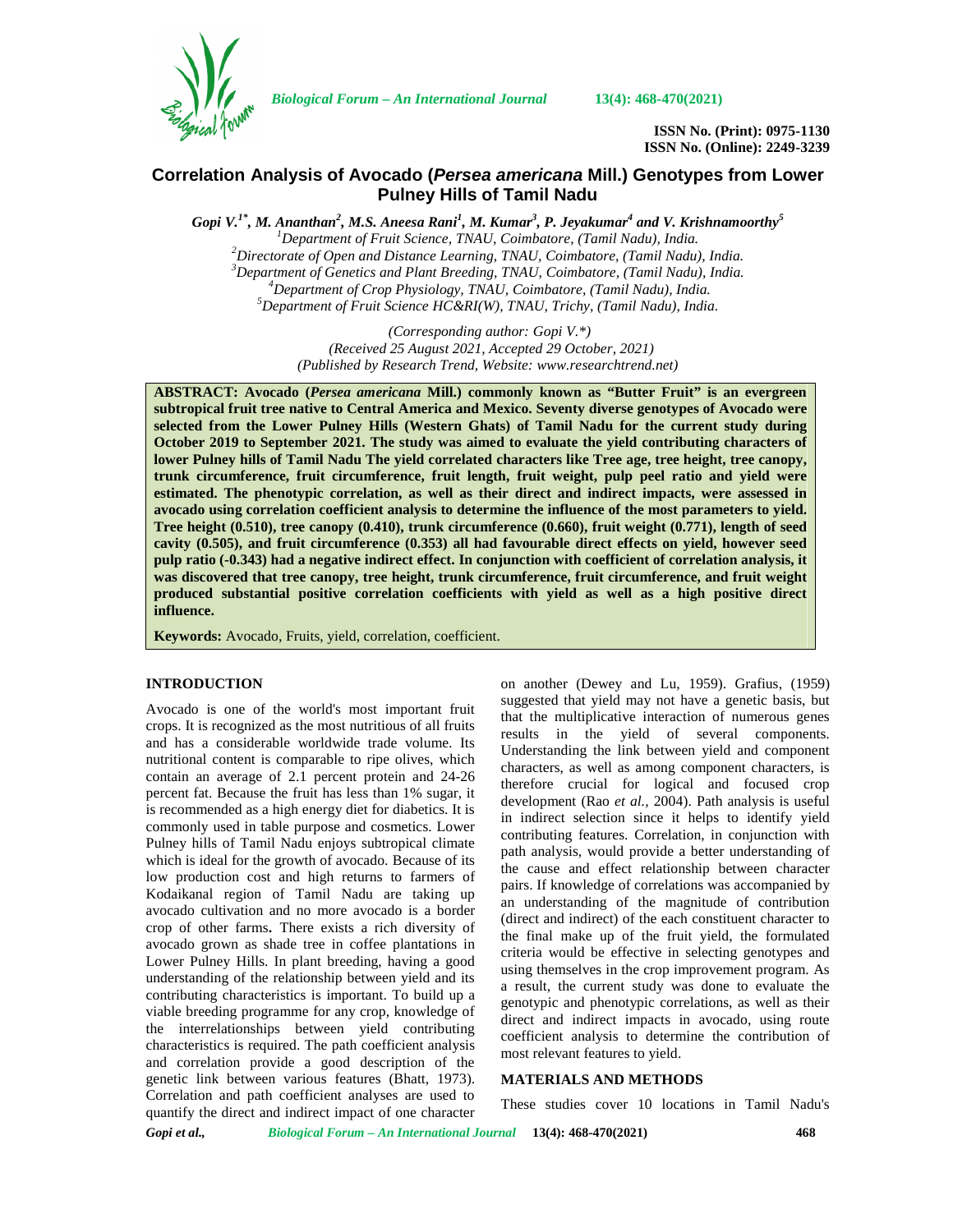Lower Pulnuy Hills, including Pachalur, Sembirankulam, Poolathur, Thadiyankudisai, Thandigudi, Pannaikadu, Patlakadu, Perumkanal, Uthu, and Manjal parappu. Which are the parts of western ghats, lies between elevation of 800–1600 MSL at 10˚south latitude and 77˚ East longitude. The locations were chosen for their abundance of avocado trees as well as their closeness, which made traveling between them easier. Old avocado trees produced from seed are referred to as trees in this situation. From October 2019 to September 2021, field visits were conducted with the support of people who were familiar with avocado producing regions in a particular district. With the aid of IPGRI (1995) descriptors, seventy Avocado genotypes were chosen and assessed. Tree age, tree height, tree canopy, trunk circumference, fruit circumference, fruit length, fruit weight, fruit peel ratio, pulp peel ratio, number of fruits, and other yield contributing characteristics were all recorded.

**Correlation estimation.** According to Prasad and Rao (1989), the genotypic and phenotypic correlation coefficient was calculated.

#### **RESULTS AND DISCUSSION**

Correlation between numerous morphological parameters is essential to improving selection programme design and identifying the behavior of complex qualities such as yield. However, the correlation does not provide a clear picture of the relative relevance of each of the component qualities' direct and indirect effects on yield. As a result, the path coefficient is used to study the character association A lack of understanding of the interrelationships between diverse qualities, as well as unilaterally selection for agronomic characteristics, frequently result in backward or inadequate plant breeding (Bhatt, 1973). The connection between yield and its components may be influenced by genetic linkage, pleiotrophy, or developmental variables. Correlation and path analysis studies are significant resources for breeders, especially in fruit crops such as mango and citrus, where both quantity and quality are critical. Knowledge of the type and amount of variability and correlation in a population owing to genetic and non-genetic factors is one of the criteria in any hybridization programme for selecting parents with acceptable features. In this work, the relationship between yield and yield contributing features was investigated and addressed.

**Correlation between yield and yield contributing characters.** Correlation between yield and qualities that contribute to yield The most significant instrument in the selection process for crop development is knowledge of the relationships between distinct features (Desai *et al.,* 1994). Table 1 shows the results of the phenotypic correlation coefficients analysis. The phenotypic correlation values appeared to be higher in most cases than their genotypic correlation values.

**Table 1: Phenotypic correlation co-efficient between yield contributing characters in Avocado.**

|                        | TA          | TH        | TC         | <b>TRC</b> | LB         | FL                   | FC         | <b>FW</b>  | $\bf PP$   | <b>SW</b>    | SP       | <b>LSC</b>   | LS        | <b>SC</b> | <b>YLD</b> |
|------------------------|-------------|-----------|------------|------------|------------|----------------------|------------|------------|------------|--------------|----------|--------------|-----------|-----------|------------|
| TA                     |             |           |            |            |            |                      |            |            |            |              |          |              |           |           |            |
| TH                     | $0.510**$   |           |            |            |            |                      |            |            |            |              |          |              |           |           |            |
| TC                     | $0.410***$  | 0.235     |            |            |            |                      |            |            |            |              |          |              |           |           |            |
|                        | TRC 0.461** | $0.660**$ | $0.429***$ | 1          |            |                      |            |            |            |              |          |              |           |           |            |
| $\mathbf{L}\mathbf{B}$ | 0.198       | $-0.001$  | 0.020      | 0.156      | 1          |                      |            |            |            |              |          |              |           |           |            |
| FL                     | 0.133       | 0.153     | $-0.086$   | 0.091      | 0.190      | $\mathbf{1}$         |            |            |            |              |          |              |           |           |            |
| <b>FC</b>              | 0.136       | 0.031     | 0.045      | 0.034      | 0.243      | $0.353***$           |            |            |            |              |          |              |           |           |            |
| <b>FW</b>              | 0.154       | 0.186     | 0.035      | 0.171      | 0.271      | $0.771***$           | $0.491***$ | 1          |            |              |          |              |           |           |            |
| $\bf PP$               | 0.098       | $-0.040$  | 0.007      | $-0.054$   | 0.138      | 0.074                | 0.029      | $0.309***$ |            |              |          |              |           |           |            |
| <b>SW</b>              | 0.101       | $-0.010$  | $-0.148$   | $-0.022$   | $0.387***$ | $0.362**$            | 0.265      | $0.555***$ | 0.067      | $\mathbf{1}$ |          |              |           |           |            |
| SP                     | $-0.140$    | $-0.104$  | $-0.208$   | $-0.189$   | 0.063      | $-0.305$             | $-0.169$   | $-0.291$   | $-0.341**$ | $0.419***$   |          |              |           |           |            |
| <b>LSC</b>             | $-0.066$    | 0.035     | $-0.034$   | 0.107      | $0.347**$  | $0.505***$           | 0.271      | $0.485***$ | 0.115      | $0.371***$   | $-0.094$ | 1            |           |           |            |
| LS.                    | $-0.102$    | 0.026     | $-0.051$   | 0.023      | 0.197      | $0.305^*$            | 0.149      | $0.252*$   | 0.068      | 0.221        | $-0.076$ | $0.521***$   |           |           |            |
| SC                     | 0.084       | 0.159     | 0.078      | 0.193      | $0.239*$   | 0.184                | 0.126      | 0.197      | $-0.030$   | 0.285        | 0.129    | $0.496^{**}$ | $0.383**$ |           |            |
| <b>YLD</b>             | 0.106       | 0.020     | $0.329***$ | 0.295      | 0.241      | $0.249$ <sup>*</sup> | $0.334***$ | $0.401***$ | 0.088      | $0.288*$     | $-0.137$ | 0.201        | 0.083     | 0.064     |            |

\*\* Significance at 0.01, \*significance at 0.05

TA – Tree Age, TH – Tree Height, TC – Tree canopy, TRC – Trunk Circumference, LB – Leaf Blade Length, FL – Fruit Length,

FC – Fruit Circumference, FW – Fruit Weight, PP – Pulp Peel Ratio, SW –Seed Weight, SP- Seed Pulp Ratio,

LSC – Length of Seed Cavity, LS – Length of Seed, SC – Seed Circumference, YLD – Yield / Plants

Tree age (TA) was positively correlated with the tree height (0.510). Positive and highly significant phenotypic correlation was found tree height (TH) and trunk circumference (0.660). These results indicated that tree height and trunk circumference circumference (0.660). These results indicated that tree height and trunk circumference would be increased with tree age and tree height Majumder *et al.,* (2012).

Highly significant positive phenotypic correlation was observed fruit length and fruit weight (0.771) because, the fruit length was increased pulp content, seed and peel also directly influenced the fruit weight Positive and significant correlation was recorded for fruit weight and seed weight (0.555), fruit length and length of seed cavity (0.505), length of seed cavity and length of seed (0.521), length of seed cavity and seed circumference